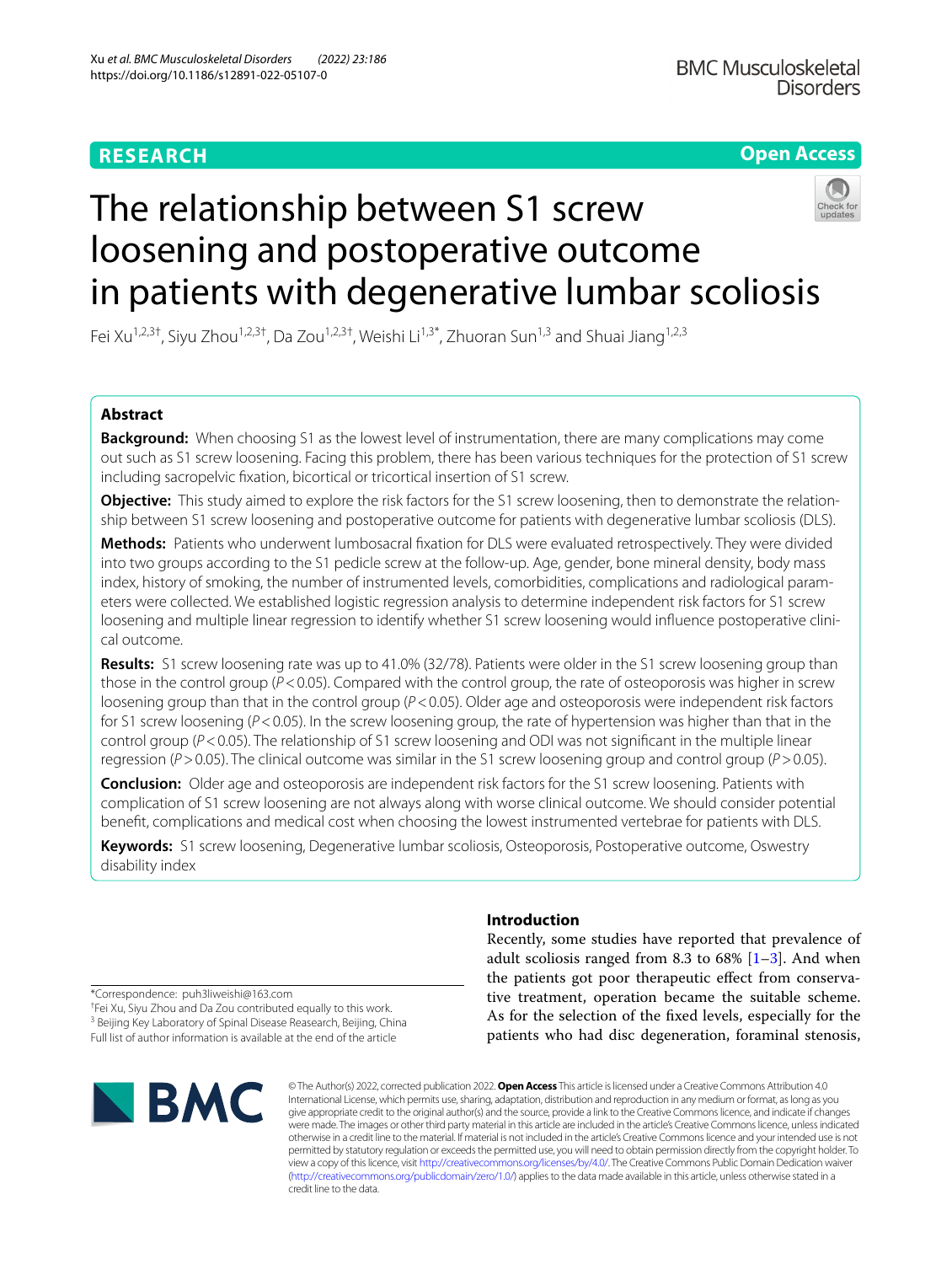spondylolisthesis and oblique take-off at  $L5-S1$   $[4-7]$  $[4-7]$ , some studies reported that choosing the frst sacral vertebra (S1) as the lowest instrumented vertebrae was better. Because L5-S1 segment was more likely to get lumbar disc degeneration than other segments, which usually needed revision surgery [[8\]](#page-5-4).

However, lumbosacral fxation bright a high rate of complications including pedicle screw loosening or pseudarthrosis  $[9-13]$  $[9-13]$  $[9-13]$ , whose rate was up to 20–60%, and it was the frequently cited reason for reoperation (25%) [\[9](#page-5-5), [11](#page-5-7), [12](#page-5-8),  $14-17$  $14-17$ ]. The first reason might be that the instrumentation at L5-S1 was under more stress [\[18\]](#page-5-11). In addition, S1 pedicle was shorter and had larger diameter than lumbar pedicle, leading to the screw lacking holding power [\[4,](#page-5-2) [6](#page-5-12), [19\]](#page-5-13).

Thus, different instrumentation and fixation techniques have been proposed, including iliac screws [\[15\]](#page-5-14). S2-alariliac screw [[20\]](#page-5-15) and unilateral pelvic screw fxation [\[21](#page-5-16)]. Consequently, iliac screws were efective in protecting S1 screws from screw failure by either breakage, loosening or pullout  $[15]$ . Thus, extension of the instrumentation to the pelvis or iliac wings has gained increasing interest.

The risk factors of the S1 screw loosening are still in the dispute. Besides, there still lacks the evidence that inserting the iliac screws simply for preventing S1 screw loosening can contribute to a better clinical outcome for patients. On the other hand, iliac screws require extensive subfascial dissection, increasing the rate of complications such as implant prominence [[22\]](#page-5-17), deep infection and poor wound-healing. Meanwhile, several studies [[23–](#page-5-18)[25](#page-5-19)] have shown increased rigidity of lumbosacral fxation techniques contributing to late sacroiliac joint arthritis and pain.

So this study aims to evaluate the risk factors of screw loosening at sacrum and explore the relationship between S1 screw loosening and postoperative clinical outcome in the patients with degenerative lumbar scoliosis (DLS).

## **Methods**

Patients with degenerative lumbar scoliosis who had undergone instrumentation to the sacrum were evaluated retrospectively. They were divided into two groups according to the status of the pedicle screws at the follow-up X-ray (S1 screw loosening group and S1 screw non-loosening group). Inclusion criteria were as follows: (1) Cobb angle>  $10^{\circ}$ ; (2) Instrumentation to S1; (3) Age  $\geq$  45 years at the time of surgery; (4) Complete preoperative and postoperative radiographic and functional evaluation data. (5) At least 2 years followup. Exclusion criteria: (1) History of idiopathic adult scoliosis; (2) History of ankylosing spondylitis, neuromuscular diseases, fracture; (3) Revision operations because of serious mechanical complications during the follow-up; (4) Patients underwent sacropelvic fxation with additional iliac screws.

We used the posterior midline approach uniformly for all patients. All patients underwent internal pedicle screw fxation and a decompressive laminectomy. And all patients needed interbody fusion received PLIF or TLIF. The lateral extent of decompression was considered complete when the traversing nerve roots were observed. During decompression, the lamina and spinous processes of the fused cranial vertebra were partially retained to preserve the connection between the posterior ligament complex and the neighboring spinous process. The capsule of the cranial facet joint was also protected during the surgery. Following decortication of transverse processes and posterolateral bone, autograft was placed in the posterolateral intertransverse space. An autologous graft with a PEEK cage was obtained from the decompressed lamina and processed. Mobility was restored in all patients within 3 to 5 days after surgery. The patients could exercise the back muscles 3weeks after surgery and wore a lumbar protective band for 3months after surgery.

Individual information including age, gender, bone mineral density, history of smoking, menopause, number of instrumented levels, body mass index (BMI), comorbidities (hypertension, diabetes mellitus and coronary artery disease) and complications were collected in these patients. Patients' intraoperative blood loss, operative time, and hospital stays were reviewed. Preoperative clinical function questionnaire including Oswestry Disability Index (ODI) scores for patients was completed on admission for surgery without assistance. And all enrolled patients were followed-up for at least 2years from the date of surgery. Questionnaire was completed in the hospital's outpatient room at the fnal follow-up.

All the subjects undertook the whole-spine anteroposterior and lateral standing radiograph including their hip joints. Then the following sagittal parameters were measured preoperatively, soon after surgery and at the followup period in the PACS system (Picture Archiving and Communication System, USA), including Cobb angle, lumbar lordosis (LL), sagittal vertical axis (SVA), T1 pelvic angle (TPA), pelvic incidence (PI), and pelvic tilt (PT).

The loosening of S1 screws was evaluated by two experienced surgeons. Evidence of a radiolucent zone around the S1 screw was evaluated, and it was determined to be positive when it was more than 1mm in the thickness region around the screw in the x-ray  $[26]$  $[26]$ . The judgement of screw loosening was mainly based on X-ray in this study, which was also the widely-used way to judge the screw loosening  $[26]$  $[26]$  $[26]$ . Only if the judgement of screw loosening was not clear in X-ray, we would use the CT scan to help the judgement.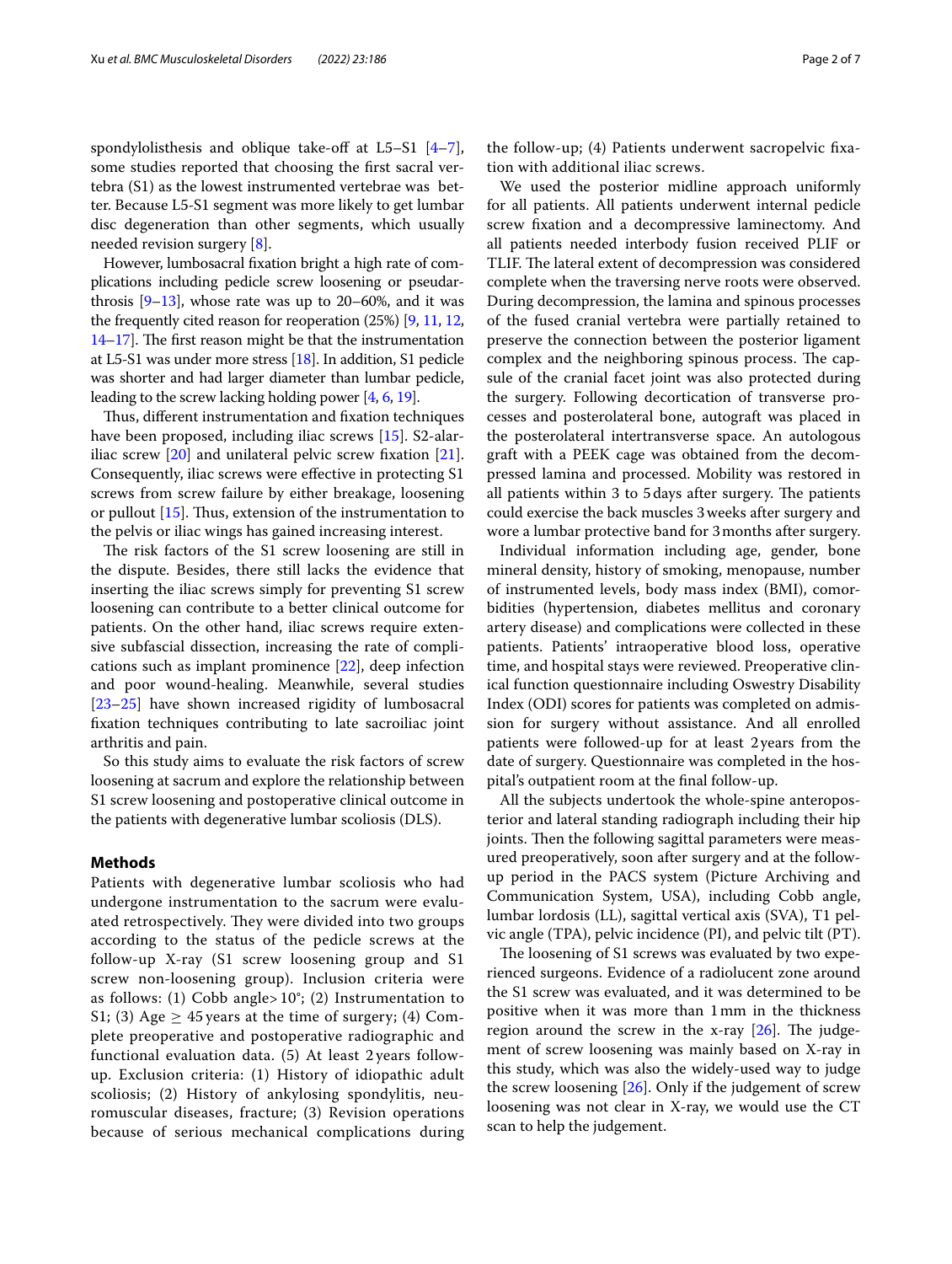The statistical analysis was performed using SPSS 23.0 software. The independent samples Student's t-test was used for continuous variables. Chi-squared test was used for categorical data. The significance was defined as *P*<0.05. Logistic regression analysis was performed to determine which parameter was independently associated with S1 screw loosening. The correlation of ODI and S1 screw loosening was analyzed by multiple linear regression.

# **Results**

# **Demographics**

This study included 78 patients (14 males and 64 females), with an average age of  $63.0$  years (range  $45-80$  years). The rate of S1 screw loosening was up to 41.0% (32/78). The demographic characteristics were summarized in Table [1](#page-2-0).

The average age was  $65.3 \pm 4.7$  years in the S1 screw loosening group, which was higher than  $61.5 \pm 7.3$  years in the control group (S1 screw non-loosening group)  $(P<0.05)$ . The fused levels in the screw loosening group was  $6.2 \pm 2.0$  (mean: 6.2, median: 6.0), range from 3 to 12, and the fused levels in control group was  $6.2 \pm 1.8$ (mean:6.2, median:6.0), range from 4 to 12 ( $P > 0.05$ ). There were 60 patients received interbody fusion, and 75% patients (24/32) in S1 screw loosening group received interbody fusion, which was similar with that (78.3%, 36/46) in the control group ( $P = 0.789$ ). Compared with the control group (20.6%, 7/34), patient's rate of osteoporosis (75.0%, 18/24) was much higher in S1 screw loosening group (*P* < 0.05). Univariate analysis

#### <span id="page-2-0"></span>**Table 1** Demographic characteristics

|                             | S1 screw<br>non-loosening<br>group | S1 screw<br>loosening<br>group | P value |
|-----------------------------|------------------------------------|--------------------------------|---------|
| Age                         | $61.5 \pm 7.3$                     | $65.3 \pm 4.7$                 | 0.011   |
| Sex (Male/Female)           | 9/37                               | 5/27                           | 0.656   |
| <b>BMI</b>                  | $26.3 \pm 4.3$                     | $25.8 \pm 4.3$                 | 0.67    |
| Number of fused levels      | $6.2 + 1.8$                        | $6.2 \pm 2.0$                  | 0.968   |
| Osteoporosis                | 20.6%(7/34)                        | 75.0%(18/24)                   | < 0.001 |
| L1-L4 average T score       | $-0.6 \pm 2.2$                     | $-1.7 \pm 1.6$                 | 0.034   |
| T score of total hip joint  | $-1.0 \pm 1$                       | $-1.6 \pm 0.7$                 | 0.033   |
| History of smoking          | $6.5\%(3/46)$                      | $3.1\%(1/32)$                  | 0.504   |
| Menopause                   | 78.3%(36/46)                       | 78.1%(25/32)                   | 0.989   |
| Hypertension                | 32.6%(15/46)                       | 62.5%(20/32)                   | 0.009   |
| Diabetes mellitus           | 23.9%(11/46)                       | 21.9%(7/32)                    | 0.834   |
| Coronary artery disease     | $2.2\%(1/46)$                      | 12.5%(4/32)                    | 0.067   |
| Fusion rate                 | 95.7%(44/46)                       | 90.6%(29/32)                   | 0.373   |
| Interbody fusion            | 78.3%(36/46)                       | 75%(24/32)                     | 0.789   |
| L5/S1 interbody fusion      | 19.6%(9/46)                        | 31.3%(10/32)                   | 0.237   |
| Deep infection              | 2.2%(1/46)                         | $6.3\%(2/32)$                  | 0.357   |
| Cerebrospinal fluid leakage | 2.2%(1/46)                         | 0%(0/32)                       | 0.401   |

was performed for the efects of comorbidities for S1 screw loosening in the Table [1](#page-2-0) (history of smoking, hypertension history, diabetes mellitus history, menopause and coronary artery disease history). The rate of hypertension in the S1 screw loosening group was higher than that in the control group (62.5% vs 32.6%;  $P < 0.05$ ). As for the complications, the rate of infection in the screw loosening group was not signifcantly higher than that in the control group  $(2 \text{ vs } 1; P > 0.05)$ . The radiological parameters in the S1 screw loosening group and the control group were shown in the Table [2.](#page-2-1)

## **Risk factors for S1 screw loosening**

We chose the influential factors  $(P<0.15)$  such as age, fused levels, osteoporosis, hypertension, coronary artery

<span id="page-2-1"></span>

|           | Table 2 Relationship of radiological parameters and S1 screw |  |  |  |
|-----------|--------------------------------------------------------------|--|--|--|
| loosening |                                                              |  |  |  |

|                                   | S1 screw<br>non-loosening<br>group | S1 screw<br>loosening<br>group | P value |
|-----------------------------------|------------------------------------|--------------------------------|---------|
| Cobb angle (°)                    |                                    |                                |         |
| Preoperative                      | $77.8 + 13.2$                      | $28.7 \pm 12.1$                | 0.759   |
| Soon after surgery                | $11.3 \pm 7.3$                     | $10.2 \pm 5.9$                 | 0.460   |
| Change                            | $-16.5 \pm 8.4$                    | $-18.5 \pm 8.7$                | 0.298   |
| Final                             | $11.4 \pm 6.3$                     | $10.3 \pm 5.2$                 | 0.392   |
| Sagittal vertical axis (mm)       |                                    |                                |         |
| Preoperative                      | $43.7 \pm 44.4$                    | $47.2 \pm 51.1$                | 0.745   |
| Soon after surgery                | $25.0 + 34.2$                      | $14.4 + 41.0$                  | 0.252   |
| Change                            | $-21.2 \pm 57.3$                   | $-31.8 \pm 57.7$               | 0.456   |
| Final                             | $46.7 \pm 35$                      | $54.2 \pm 38.2$                | 0.392   |
| PT (°)                            |                                    |                                |         |
| Preoperative                      | $22.4 \pm 11.8$                    | $24.1 \pm 10.5$                | 0.533   |
| Soon after surgery                | $17.5 \pm 10.3$                    | $17.3 \pm 8.3$                 | 0.923   |
| Change                            | $-4.4 \pm 10.1$                    | $-6.8 \pm 7.7$                 | 0.265   |
| Final                             | $21.7 \pm 10.2$                    | $22.6 \pm 9.5$                 | 0.696   |
| LL(°)                             |                                    |                                |         |
| Preoperative                      | $26.4 \pm 15.0$                    | $23.0 \pm 15.1$                | 0.334   |
| Soon after surgery                | $37.7 \pm 10.0$                    | $36.5 \pm 11.0$                | 0.619   |
| Change                            | $11.3 \pm 13.4$                    | $13.5 \pm 13.3$                | 0.482   |
| Final                             | $31.9 \pm 10.1$                    | $30.1 \pm 12.7$                | 0.502   |
| Preoperative PI-LL (°)            | $20.3 \pm 16.4$                    | $23.8 \pm 17.4$                | 0.372   |
| <b>TPA</b>                        |                                    |                                |         |
| Preoperative                      | $20.2 \pm 11.8$                    | $22.0 \pm 11.5$                | 0.503   |
| Soon after surgery                | $13.5 \pm 8.4$                     | $12.6 \pm 7.9$                 | 0.638   |
| Change                            | $-6.2 \pm 9.8$                     | $-9.5 \pm 8.2$                 | 0.145   |
| Final                             | $20.1 \pm 10.4$                    | $21.3 \pm 9.2$                 | 0.599   |
| Blood loss (ml)                   | 1244.4 ± 709.9                     | 1294.1±946.5                   | 0.798   |
| Operative time (min)              | $778.4 + 55.2$                     | $277.7 + 63.5$                 | 0.960   |
| Average hospitalization<br>(days) | $13.1 \pm 6.8$                     | $14.6 \pm 9.0$                 | 0.425   |
| ODI score                         | $27.2 \pm 21.6$                    | $31.6 \pm 18.9$                | 0.366   |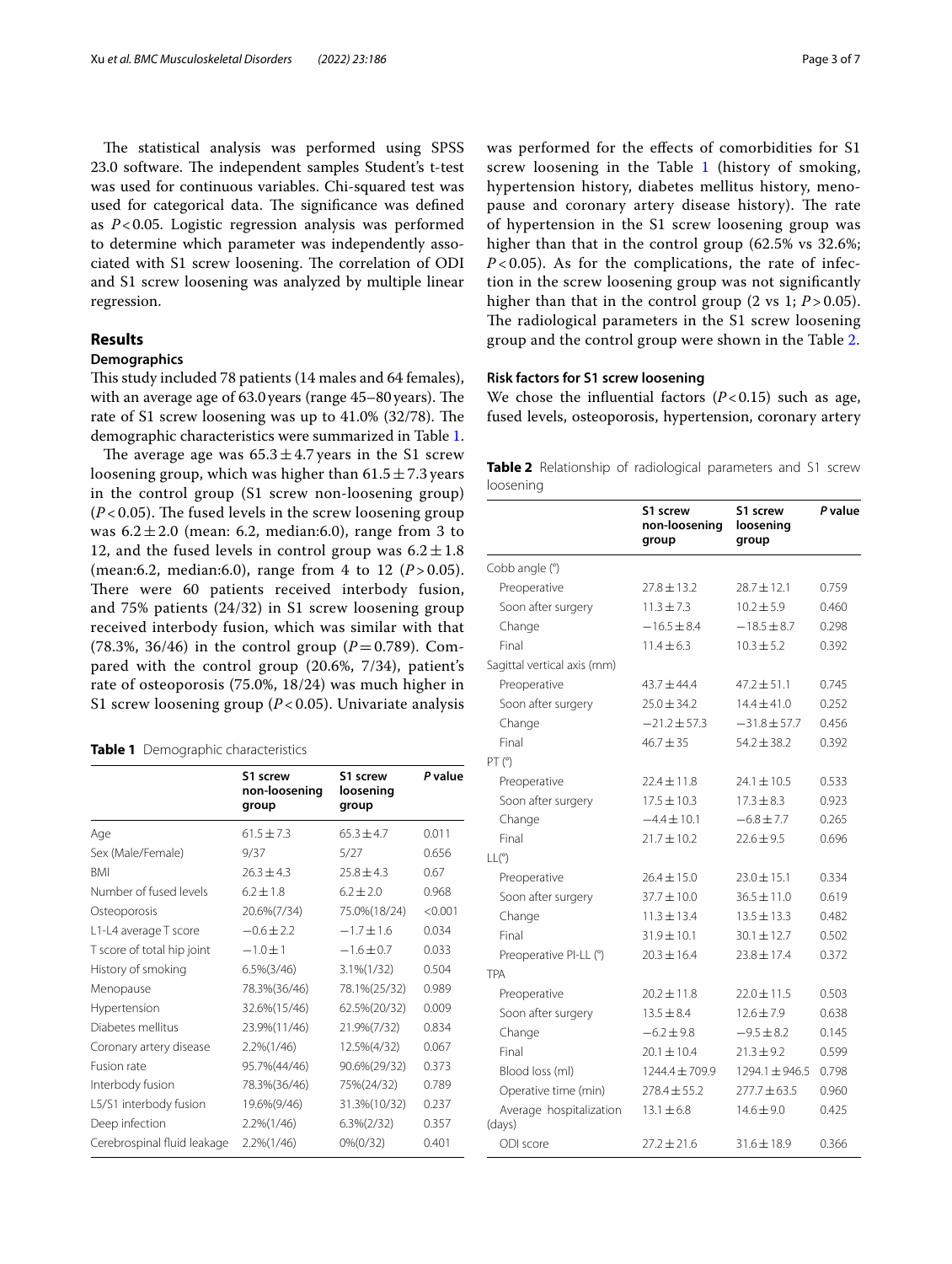disease and changed TPA to determine the relationship between risk factors and the loosening of the S1 screw. And we established a logistic regression model in Table [3](#page-3-0). As a result, older age and osteoporosis were independent risk factors for S1 screw loosening (*P*<0.05).

# **Clinical evaluation**

The rate of S1 screw loosening was higher in the patients older than 65years old than that in the patients who were younger than 65years old (53.1% vs 46.9%; *P*<0.05). Patients with postoperative PI-LL $\geq$ 10 had higher rate of S1 screw loosening than that in the  $PI-LL < 10$  group but there is no signifcant diference (71.9% vs 28.1%; *P*>0.05) (Table [4](#page-3-1)A, B).

We chose the age, sex, instrumented levels, fusion rate, postoperative SVA [[27](#page-5-21)[–29](#page-5-22)] and S1 screw getting loosening as the risk factors for infuencing postoperative satisfaction. And we established a multiple linear regression to identify the relationship between them and ODI (Table [5\)](#page-3-2). Consequently, all the six factors including whether S1 screw getting loosening were not related to the ODI score  $(P > 0.05)$ .

## **Discussion**

The lumbosacral fixation had a high demand in patients with disc degeneration, foraminal stenosis, spondylolisthesis and oblique take-off at  $L5-S1$   $[4–7]$  $[4–7]$  $[4–7]$ . Some studies reported that fxation to the sacrum demonstrated better correction of lumbar lordosis than fxation stopping at L5. Besides, fxed to S1 could prevent subsequent development of pre-existed L5–S1 disc degeneration [[4–](#page-5-2)[6\]](#page-5-12).

<span id="page-3-0"></span>**Table 3** Logistic regression analysis of risk factors associated with S1 screw loosening

|                         | Odds ratio | 95% CI for OR    | P value |
|-------------------------|------------|------------------|---------|
| Age                     | 0.153      | 1.004-1.351      | 0.044   |
| Instrumented levels     | 0.071      | $0.716 - 1.608$  | 0.731   |
| Osteoporosis (Yes/No)   | 2.511      | 2.513-60.31      | 0.002   |
| Hypertension            | 1.511      | $0.767 - 26.759$ | 0.095   |
| Coronary artery disease | 22.121     | < 0.001          | 0.999   |
| Changed TPA (°)         | $-0.042$   | $0.854 - 1.077$  | 0.481   |
|                         |            |                  |         |

| $TU.7/0, T \le U.0J$ ). | $5 - 1$ | ---- |  |
|-------------------------|---------|------|--|
| d higher rate of        |         |      |  |

The S1 screw loosening was reported to be about 15.6– 54% in patients with lumbar surgeries [\[30](#page-5-23)[–32\]](#page-5-24). But there were few studies focusing on the patients with DLS [\[4](#page-5-2)]. In our study, the rate of S1 screw loosening was as high as 41.0% (32/78) in the patients with DLS. Schwab et al. and Kim et al. [[4,](#page-5-2) [31\]](#page-5-25) reported that screw loosening was related to age, and in our study, we found that older age was an independent risk factor for S1 screw loosening. Besides, the patients older than 65years had higher rate of S1 screw loosening than the patients younger than 65 years old. This study showed that there was no significant diference in gender and BMI between two groups, which was consistent with Kim's study [\[31](#page-5-25)]. In our study, patients with hypertension were more in S1 screw loosening group than that in the control group (62.5% vs 32.6%,  $P < 0.05$ ). But in the previous study, there was no signifcant diference in the rate of hypertension between screw loosening group and the control group (S1 screw non-loosening group)  $[33]$  $[33]$  $[33]$ . The reason for the higher rates of hypertension in screw loosening group might be that the patients with hypertension were more likely to have bad lifestyles such as history of smoking and drinking, which were risk factors for screw loosening [\[34](#page-5-27)]. In other words, hypertension might be the intermediate factor. Besides, patients with hypertension were associated with poor vascular condition, which might be related with the screw loosening. The fusion rate in the control group was higher, which was similar with Galbusera's study [\[35](#page-5-28)]. Besides, previous studies [\[36–](#page-5-29)[38\]](#page-5-30) thought osteoporosis was an independent risk factor for S1 screw loosening, which was in agreement with our results. It

<span id="page-3-1"></span>**Table 4** Relationship of age, PI-LL at last follow-up and S1 screw loosening

| A                       |                            |                                   |         |
|-------------------------|----------------------------|-----------------------------------|---------|
|                         | Age<65 years old           | Age $\geq$ 65 years old           | P value |
| S1 screw loosening rate | 46.9%(15/47)               | 53.1%(17/31)                      | 0.044   |
| B                       |                            |                                   |         |
|                         | PI-LL<10 at last follow-up | $PI-LL \geq 10$ at last follow-up | P value |
| S1 screw loosening rate | 28.1%(9/24)                | 71.9%(23/54)                      | 0.673   |

<span id="page-3-2"></span>**Table 5** Multiple linear regression analysis of risk factors associated with ODI score

|                     | В        | 95% CI for OR     | P value |
|---------------------|----------|-------------------|---------|
| Age                 | 0.291    | $-0.503 - 1.084$  | 0.467   |
| Sex                 | 9.928    | $-3.3 - 23.155$   | 0.139   |
| Instrumented levels | $-0.590$ | $-3.461 - 2.282$  | 0.683   |
| Fusion rate         | $-8.187$ | $-27.16 - 10.785$ | 0.392   |
| Postoperative SVA   | 0.116    | $-0.019 - 0.252$  | 0.091   |
| Screw loosening     | 2.163    | $-7.74 - 12.066$  | 0.664   |
|                     |          |                   |         |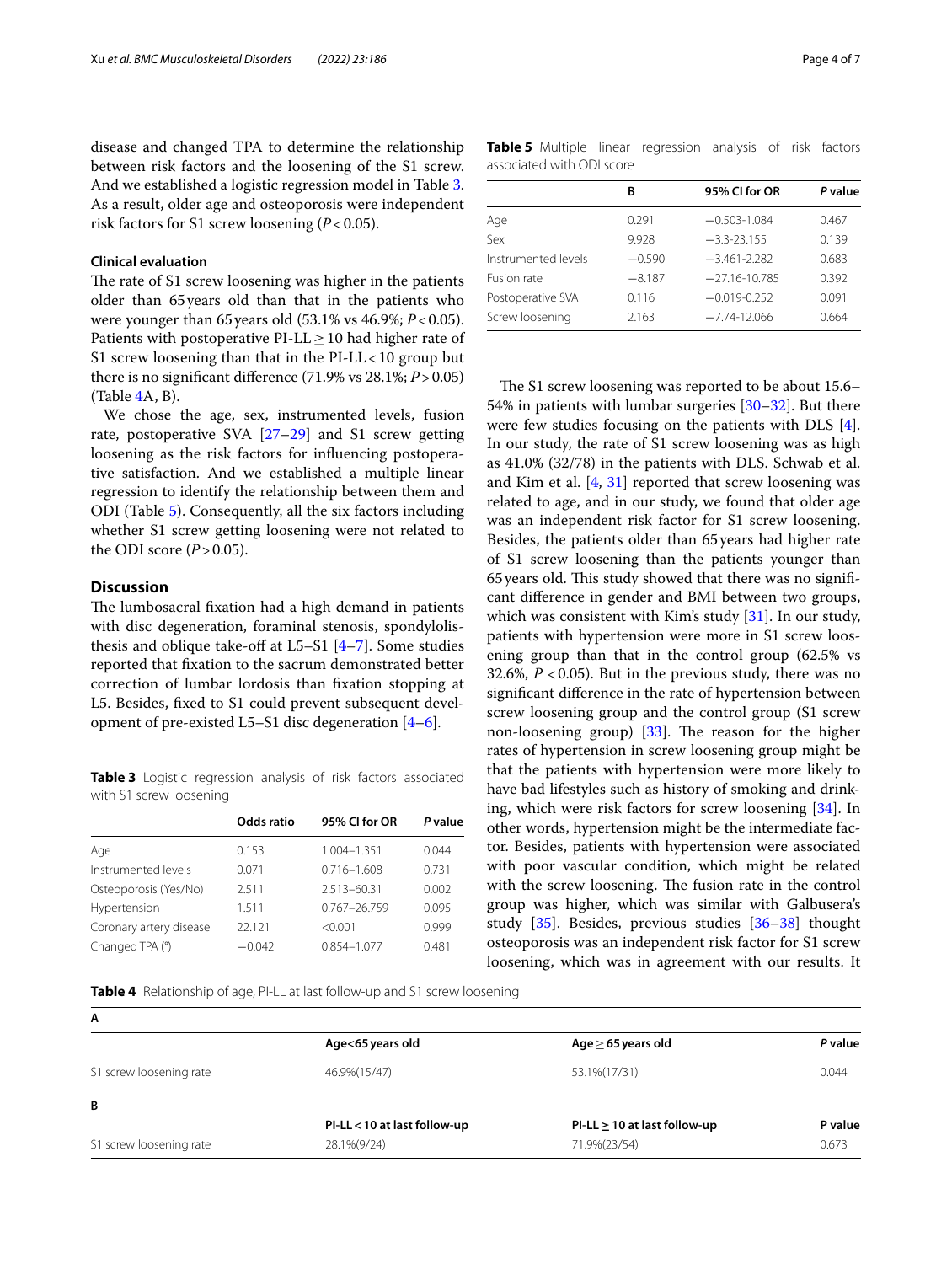has been demonstrated that screw loosening was caused by a cyclic cephalocaudad toggling motion of the screw in the bone–screw interface when an axial compression load was transmitted through the plate or rod to the screw [\[39](#page-5-31)]. Meanwhile, osteoporotic bone had a markedly lower capability to sustain stress [\[40](#page-5-32)]. In this way, for the DLS patients with osteoporosis, the potential S1 screw loosening risk after surgery should be noticed.

To deal with S1 screw loosening after long fusion, some studies [[20](#page-5-15), [41\]](#page-6-0) reported that solitary fxation should be extended to lower level, such as iliac screws and S2 iliac screws. Iliac screws could be inserted solely into the iliac or through the iliac crest into the sacrum  $[41]$  $[41]$  $[41]$ . It has been proven that iliac screws were effective in protecting S1 screws from screw failure by either breakage, loosening or pullout [\[15](#page-5-14), [24\]](#page-5-33). As for the comparison of S2 iliac screws and iliac screw, S2 iliac screws might be better once a more extensive dissection was not required. The reasons might be listed as followed. First, the S2 iliac screws could enhanced the pull-out strength of the screws, which were biomechanically similar with the iliac screws [[42](#page-6-1)]. Second, the rod linking to the bony anchors was more direct by the S2 iliac screw. Third, the S2 iliac screw could reduce the rate of symptomatic screw prominence [\[43](#page-6-2)]. Forth, it could minimize infection rate with less damage of soft tissue. Fifth, the S2 iliac screw made the rod distance become short, which reduced the risk of rod fracture. Therefore, Shen et al. thought that sacropelvic fxation should be considered in any patient with a long construct ending in the sacrum where the proximal construct was at L2 or cephalic [\[27](#page-5-21)].

However, according to our results, the clinical outcome of patients with S1 screw loosening and the control group were not signifcantly diferent (31.6 vs 27.2, *P*>0.05), and the diference was also smaller than minimal clinically important difference (MCID)  $[44]$  $[44]$  $[44]$ . This finding indicated that S1 screw loosening in patients with DLS might not infuence the postoperative health-related quality of life (HRQOL) that much. And in this way, extending the fxation to lower level to protect the S1 screw from loosening might not greatly contribute to the postoperative clinical outcome. Meanwhile, as for disadvantages of fixation to iliac, iliac screws often required an offset connector which could be failure at the end of the construct and the hardware might also lead to skin necrosis [\[27](#page-5-21), [45,](#page-6-4) [46](#page-6-5)]. Other common complications included infection (reported rate was around 4% [[47](#page-6-6)]) and loosening of pelvic fxation.

Historically, iliac screws have been mostly used to augment S1 pedicle screws. And in this study, S1 screw loosening might not greatly infuence the postoperative outcome for patients with DLS  $(P > 0.05)$  according to

the multiple linear regression with average 31.0months follow-up. Improving the patients' quality of life was the fundamental purpose of surgery, and the surgical strategy should center on this concept. Therefore, spinal surgeons needed to consider more factors when choosing the lowest instrumented vertebrae for patients with DLS and pay more attention to patients' quality of life rather than just focusing on complications.

There were several limitations to our study. Firstly, this study only focused on patients with DLS, so it should be careful when applying these fndings in other patients. Secondly, this was a retrospective study without longer follow-up, and screw loosening might not afect patients in the short time, but the infuence was unknown in a long term. Thirdly, this study did not include patients with fxation to iliac. In the future, more prospective studies recruiting patients who underwent lumbosacral and lower fxation with longer follow-up should be conducted, to further evaluate the infuence of S1 screw loosening and beneft of extending fxation on patient's clinical outcome.

#### **Conclusions**

S1 screw loosening is a result of multiple factors in patients with degenerative lumbar scoliosis after surgery. Older age and osteoporosis are independent risk factors of S1 screw loosening. Besides, the surgeons are supposed to balance the potential beneft and cost of extending the fxed level when choosing the lowest instrumented vertebrae.

#### **Acknowledgements**

Not applicable.

#### **Authors' contributions**

Weishi Li conceived the project. Fei Xu, Siyu Zhou and Da Zou wrote the main manuscript text and Zhuoran Sun and Shuai Jiang prepared tables. All authors reviewed the manuscript. The author(s) read and approved the fnal manuscript.

#### **Funding**

This article is Supported by the National Natural Science Foundation of China (Grant No. 81871807) and Clinical Cohort Construction Program of Peking University Third Hospital.

#### **Availability of data and materials**

The datasets used and analysed during the current study are available from the corresponding author on reasonable request.

#### **Declarations**

#### **Ethics approval and consent to participate**

All procedures performed in studies involving human participants were in accordance with the ethical standards of the institutional and/or national research committee and with the 1964 Helsinki declaration and its later amendments or comparable ethical standards. Informed consent was obtained from all individual participants included in the study. The study was accepted by the Peking University Third Hospital Ethics Committee in Beijing (M2019457). The patients' data were regarded as confdential.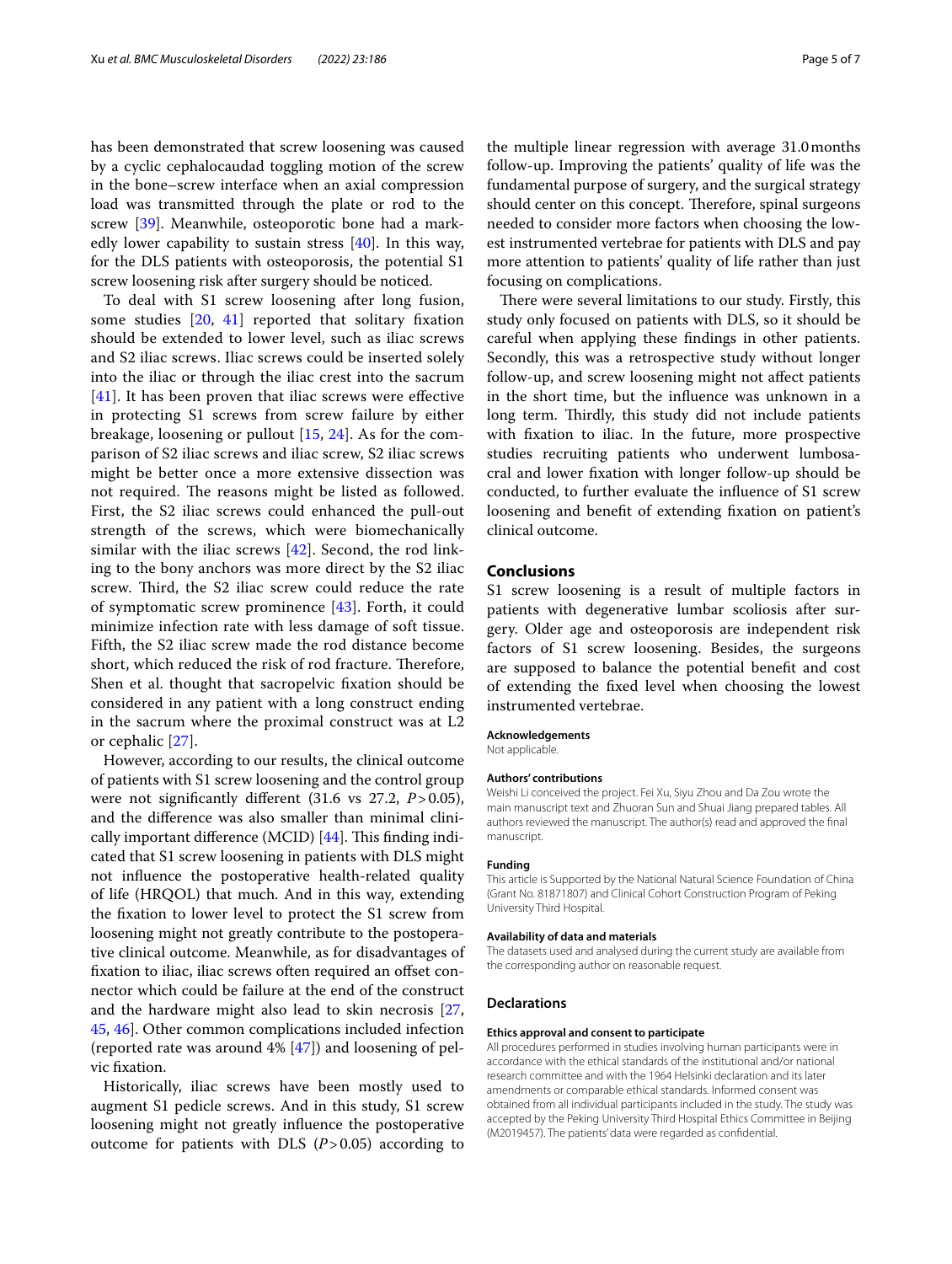#### **Consent for publication**

Not applicable.

#### **Competing interests**

The authors declare that they have no competing interests.

#### **Author details**

<sup>1</sup> Orthopaedic Department, Peking University Third Hospital, No. 49 North Garden Road, Haidian District, Beijing 100191, China. <sup>2</sup> Peking University Health Science Center, No. 38 Xueyuan Road, Haidian District, Beijing 100191, China. 3 <sup>3</sup> Beijing Key Laboratory of Spinal Disease Reasearch, Beijing, China.

#### Received: 29 March 2021 Accepted: 9 February 2022 Published: 28 February 2022

#### **References**

- <span id="page-5-0"></span>1. Carter OD, Haynes SG. Prevalence rates for scoliosis in US adults: results from the frst National Health and nutrition examination survey. Int J Epidemiol. 1987;16(4):537–44.
- 2. Hong JY, Suh SW, Modi HN, et al. The prevalence and radiological fndings in 1347 elderly patients with scoliosis. J Bone Joint Surg Br. 2010;92(7):980–3.
- <span id="page-5-1"></span>3. Schwab F, Dubey A, Gamez L, et al. Adult scoliosis: prevalence, SF-36, and nutritional parameters in an elderly volunteer population. Spine (Phila Pa 1976). 2005;30(9):1082–5.
- <span id="page-5-2"></span>4. Cho KJ, Suk SI, Park SR, et al. Arthrodesis to L5 versus S1 in long instrumentation and fusion for degenerative lumbar scoliosis. Eur Spine J. 2009;18(4):531–7.
- 5. Edwards CC 2nd, Bridwell KH, Patel A, et al. Long adult deformity fusions to L5 and the sacrum. A matched cohort analysis. Spine (Phila Pa 1976). 2004;29(18):1996–2005.
- <span id="page-5-12"></span>6. Bridwell KH, Edwards CC 2nd, Lenke LG. The pros and cons to saving the L5-S1 motion segment in a long scoliosis fusion construct. Spine (Phila Pa 1976). 2003;28(20):S234–42.
- <span id="page-5-3"></span>7. Edwards CC 2nd, Bridwell KH, Patel A, et al. Thoracolumbar deformity arthrodesis to L5 in adults: the fate of the L5-S1 disc. Spine (Phila Pa 1976). 2003;28(18):2122–31.
- <span id="page-5-4"></span>8. Sabnis AB, Chamoli U, Diwan AD. Is L5-S1 motion segment diferent from the rest? A radiographic kinematic assessment of 72 patients with chronic low back pain. Eur Spine J. 2018;27(5):1127–35.
- <span id="page-5-5"></span>Birknes JK, White AP, Albert TJ, et al. Adult degenerative scoliosis: a review. Neurosurgery. 2008;63(3 Suppl):94–103.
- 10. Zhuang XM, Yu BS, Zheng ZM, et al. Efect of the degree of osteoporosis on the biomechanical anchoring strength of the sacral pedicle screws: an in vitro comparison between unaugmented bicortical screws and polymethylmethacrylate augmented unicortical screws. Spine (Phila Pa 1976). 2010;35(19):E925–31.
- <span id="page-5-7"></span>11. Kim YJ, Bridwell KH, Lenke LG, et al. Pseudarthrosis in long adult spinal deformity instrumentation and fusion to the sacrum: prevalence and risk factor analysis of 144 cases. Spine (Phila Pa 1976). 2006;31(20):2329–36.
- <span id="page-5-8"></span>12. Weistroffer JK, Perra JH, Lonstein JE, et al. Complications in long fusions to the sacrum for adult scoliosis: minimum fve-year analysis of ffty patients. Spine (Phila Pa 1976). 2008;33(13):1478–83.
- <span id="page-5-6"></span>13. Kim YJ, Bridwell KH, Lenke LG, et al. Pseudarthrosis in adult spinal deformity following multisegmental instrumentation and arthrodesis. J Bone Joint Surg Am. 2006;88(4):721–8.
- <span id="page-5-9"></span>14. Daubs MD, Lenke LG, Cheh G, et al. Adult spinal deformity surgery: complications and outcomes in patients over age 60. Spine (Phila Pa 1976). 2007;32(20):2238–44.
- <span id="page-5-14"></span>15. Tsuchiya K, Bridwell KH, Kuklo TR, et al. Minimum 5-year analysis of L5-S1 fusion using sacropelvic fxation (bilateral S1 and iliac screws) for spinal deformity. Spine (Phila Pa 1976). 2006;31(3):303–8.
- 16. Mok JM, Cloyd JM, Bradford DS, et al. Reoperation after primary fusion for adult spinal deformity: rate, reason, and timing. Spine (Phila Pa 1976). 2009;34(8):832–9.
- <span id="page-5-10"></span>17. Pichelmann MA, Lenke LG, Bridwell KH, et al. Revision rates following primary adult spinal deformity surgery: six hundred forty-three consecutive

patients followed-up to twenty-two years postoperative. Spine (Phila Pa 1976). 2010;35(2):219–26.

- <span id="page-5-11"></span>18. Yu BS, Zhuang XM, Zheng ZM, et al. Biomechanical comparison of 4 fxation techniques of sacral pedicle screw in osteoporotic condition. J Spinal Disord Tech. 2010;23(6):404–9.
- <span id="page-5-13"></span>19. McLachlin SD, Al Saleh K, Gurr KR, et al. Comparative assessment of sacral screw loosening augmented with PMMA versus a calcium triglyceride bone cement. Spine (Phila Pa 1976). 2011;36(11):E699–704.
- <span id="page-5-15"></span>20. Kebaish KM. Sacropelvic fxation: techniques and complications. Spine (Phila Pa 1976). 2010;35(25):2245–51.
- <span id="page-5-16"></span>21. Garant M. Sacroplasty: a new treatment for sacral insufficiency fracture. J Vasc Interv Radiol. 2002;13(12):1265–7.
- <span id="page-5-17"></span>22. Jain A, Hassanzadeh H, Strike SA, et al. Pelvic fxation in adult and pediatric spine surgery: historical perspective, indications, and techniques: AAOS exhibit selection. J Bone Joint Surg Am. 2015;97(18):1521–8.
- <span id="page-5-18"></span>23. McCord DH, Cunningham BW, Shono Y, et al. Biomechanical analysis of lumbosacral fxation. Spine (Phila Pa 1976). 1992;17(8 Suppl):S235–43.
- <span id="page-5-33"></span>24. Lebwohl NH, Cunningham BW, Dmitriev A, et al. Biomechanical comparison of lumbosacral fxation techniques in a calf spine model. Spine (Phila Pa 1976). 2002;27(21):2312–20.
- <span id="page-5-19"></span>25. Cunningham BW, Lewis SJ, Long J, et al. Biomechanical evaluation of lumbosacral reconstruction techniques for spondylolisthesis: an in vitro porcine model. Spine (Phila Pa 1976). 2002;27(21):2321–7.
- <span id="page-5-20"></span>26. Zou D, Muheremu A, Sun Z, et al. Computed tomography Hounsfeld unit-based prediction of pedicle screw loosening after surgery for degenerative lumbar spine disease. J Neurosurg Spine. 2020:32(5):1–6.
- <span id="page-5-21"></span>27. Shen FH, Mason JR, Shimer AL, et al. Pelvic fxation for adult scoliosis. Eur Spine J. 2013;22(Suppl 2):S265–75.
- 28. Cecchinato R, Redaelli A, Martini C, et al. Long fusions to S1 with or without pelvic fxation can induce relevant acute variations in pelvic incidence: a retrospective cohort study of adult spine deformity surgery. Eur Spine J. 2017;26(Suppl 4):436–41.
- <span id="page-5-22"></span>29. Emami A, Deviren V, Berven S, et al. Outcome and complications of long fusions to the sacrum in adult spine deformity: Luque-Galveston, combined iliac and sacral screws, and sacral fxation. Spine (Phila Pa 1976). 2002;27(7):776–86.
- <span id="page-5-23"></span>30. Röllinghoff M, Schlüter-Brust K, Groos D, et al. Mid-range outcomes in 64 consecutive cases of multilevel fusion for degenerative diseases of the lumbar spine. Orthop Rev (Pavia). 2010;2(1):e3.
- <span id="page-5-25"></span>31. Kim JB, Park SW, Lee YS, et al. The effects of spinopelvic parameters and Paraspinal muscle degeneration on S1 screw loosening. J Korean Neurosurg Soc. 2015;58(4):357–62.
- <span id="page-5-24"></span>32. Finger T, Bayerl S, Onken J, et al. Sacropelvic fxation versus fusion to the sacrum for spondylodesis in multilevel degenerative spine disease. Eur Spine J. 2014;23(5):1013–20.
- <span id="page-5-26"></span>33. Yuan L, Zhang X, Zeng Y, et al. Risk, and outcome of pedicle screw loosening in degenerative lumbar scoliosis patients undergoing Long-segment fusion. Global. Spine J. 2021:21925682211017477.
- <span id="page-5-27"></span>34. Kuo YH, Kuo CH, Chang HK, et al. Efects of smoking on pedicle screwbased dynamic stabilization: radiological and clinical evaluations of screw loosening in 306 patients. J Neurosurg Spine. 2020:1–8.
- <span id="page-5-28"></span>35. Galbusera F, Volkheimer D, Reitmaier S, et al. Pedicle screw loosening: a clinically relevant complication? Eur Spine J. 2015;24(5):1005–16.
- <span id="page-5-29"></span>36. Soshi S, Shiba R, Kondo H, et al. An experimental study on transpedicular screw fxation in relation to osteoporosis of the lumbar spine. Spine (Phila Pa 1976). 1991;16(11):1335–41.
- 37. Coe JD, Warden KE, Herzig MA, et al. Infuence of bone mineral density on the fxation of thoracolumbar implants. A comparative study of transpedicular screws, laminar hooks, and spinous process wires. Spine (Phila Pa 1976). 1990;15(9):902–7.
- <span id="page-5-30"></span>38. Carlson GD, Abitbol JJ, Anderson DR, et al. Screw fxation in the human sacrum. An in vitro study of the biomechanics of fixation. Spine (Phila Pa 1976). 1992;17(6 Suppl):S196–203.
- <span id="page-5-31"></span>39. Okuyama K, Abe E, Suzuki T, et al. Infuence of bone mineral density on pedicle screw fxation: a study of pedicle screw fxation augmenting posterior lumbar interbody fusion in elderly patients. Spine J. 2001;1(6):402–7.
- <span id="page-5-32"></span>40. Ponnusamy KE, Iyer S, Gupta G, et al. Instrumentation of the osteoporotic spine: biomechanical and clinical considerations. Spine J. 2011;11(1):54–63.